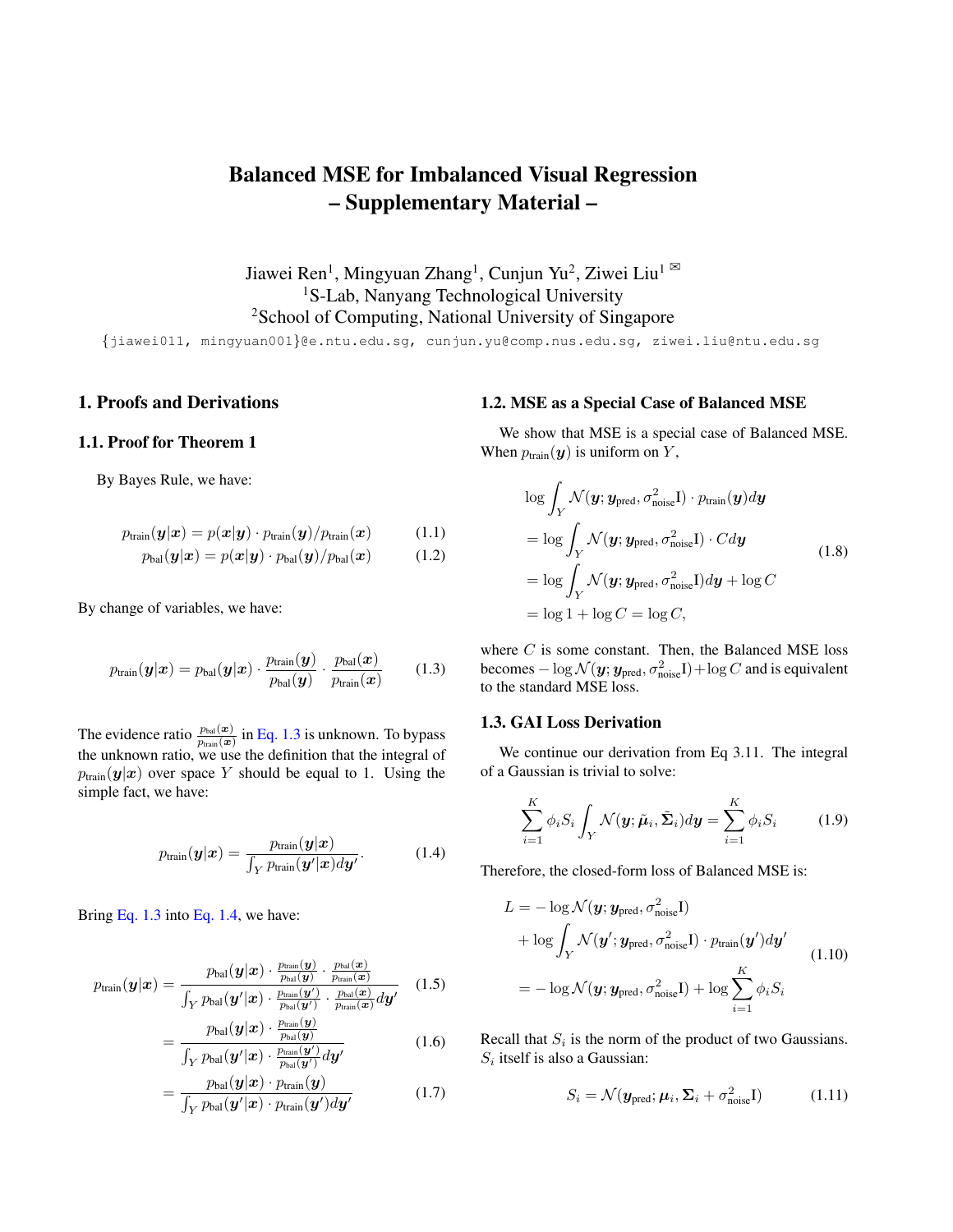<span id="page-1-0"></span>Bring [Eq. 1.11](#page-0-2) back to [Eq. 1.10,](#page-0-3) we have:

$$
L = -\log \mathcal{N}(\mathbf{y}_{\text{target}}; \mathbf{y}_{\text{pred}}, \sigma_{\text{noise}}^2 \mathbf{I})
$$
  
+ 
$$
\log \sum_{i=1}^{K} \phi_i \cdot \mathcal{N}(\mathbf{y}_{\text{pred}}; \boldsymbol{\mu}_i, \boldsymbol{\Sigma}_i + \sigma_{\text{noise}}^2 \mathbf{I})
$$
(1.12)

## 2. Implementation Details

#### 2.1. Synthetic Benchmark

#### 2.1.1 Dataset Construction

For the training set, we first randomly sample 1024 labels  $y$ from a predefined label distribution  $p_{\text{train}}(\mathbf{y})$ , *e.g.*, a normal distribution. Then, we minus a random noise  $\epsilon \sim \mathcal{N}(0, I)$ from the lables, to obtain the true labels  $\tilde{y}$  so that  $y = \tilde{y} + \epsilon$ . For an invertible mapping function  $f : X \to Y$ , *e.g.*, a linear function, we find its inverse function  $f^{-1}$ , and generate inputs x from the true labels  $\tilde{y}$  using  $f^{-1}$ . After that, we have:

$$
y = \tilde{y} + \epsilon = f(x) + \epsilon \tag{2.1}
$$

To this end,  $(x, y)$  is a standard regression dataset and y has a predefined imbalanced distribution. We call  $f$  the oracle relation and our goal is to estimate f from  $(x, y)$ .

For the test set, we repeat the above procedure except that we use a uniform label distribution and do not apply the random noise.

#### 2.1.2 Training Details

In training, we use a batch size 256. For one-dimensional linear regression, we train the models for 2K epochs. We use SGD optimzer with momentum 0.9. We set the learning rate to 1e-3. For non-linear regressions and twodimensional linear regressions, we train the models for 10K epochs. We use Adam [\[7\]](#page-5-0) optimizer and set the learning rate to 0.2.

#### 2.2. IMDB-WIKI-DIR

We follow the RRT setting in [\[14\]](#page-5-1). Concretely, we use ResNet-50 [\[2\]](#page-5-2) model as the backbone. We train the vanilla model for 90 epochs using Adam optimizer [\[7\]](#page-5-0). We decay the learning rate from  $10^{-3}$  by 0.1 at 60-th epoch and 80-th epoch. We then freeze the backbone, re-initialize and train the last linear layer. For the retraining, we train the last linear layer for 30 epochs with a constant learning rate at 10<sup>-4</sup>. We use a GMM with 2 components.

## 2.3. NYUD2-DIR

We follow the settings in [\[14\]](#page-5-1). We use a ResNet-50based encoder-decoder architecture proposed by [\[3\]](#page-5-3). We train the model for 20 epochs using Adam optimizer with an initial learning rate at  $10^{-4}$ . The learning rate decays by 0.1 every 5 epochs. Only direct supervision on depth is used in training. We use a GMM with 16 components.

## 2.4. IHMR

We use a pretrained SPIN [\[8\]](#page-5-4) model as the feature extractor, and re-train the linear regressor for 20 epochs. We follow SPIN to train on the following 3D datasets: Human3.6M [\[4\]](#page-5-5), MPI-INF-3DHP [\[11\]](#page-5-6); and following 2D datasets: LSP [\[6\]](#page-5-7); LSP-extended [\[8\]](#page-5-4), MPII [\[1\]](#page-5-8), COCO [\[10\]](#page-5-9). We test on 3DPW [\[13\]](#page-5-10). Static fits are used to provide supervision on the 2D datasets. We use a constant learning rate at  $10^{-4}$ . We use a GMM with 16 components.

## 2.5. Noise Scale Learning

We set  $\sigma_{\text{noise}}$  as a learnable variable that requires gradient, and add it into the optimizer so that  $\sigma_{noise}$  can be optimized together with model parameters. There are no additional network or architecture modifications for the noise scale learning.

## 3. Experiment on random seeds

We compare least square, reweighting, and Balanced MSE under different random seeds in the one-dimensional linear regression. A visualization of results is shown in [Fig. 1.](#page-2-0) We observe that reweighting is sensitive to random seeds. Reweighting's performance varies drastically when random seed changes. This may attribute to the fact that reweighting signifies rare labels' noise and the zero mean noise assumption no longer holds. In comparison, Balanced MSE is robust to different noise sampling results.

# 4. Quantitative results for the synthetic benchmark

We show the quantitative results for the synthetic benchmarks. There are three settings in the quantitative results. Normal: one-dimensional linear regression where the label distribution is a Normal distribution. Exponential: onedimensional linear regression where the label distribution is an Exponential distribution. MVN: two-dimensional linear regression where the label distribution is a Multivariate Normal distribution.

Different extents of distribution skewness are studied as well. The results show that 1) both GAI and BMC significantly outperforms Vanilla (*i.e*., least square) and Reweighting, particularly when the skewness is high; 2) the numerical implementation BMC shows comparable performance to the closed-form implementation GAI; 3) using learned noise scale achieves a comparable performance to using the true noise scale.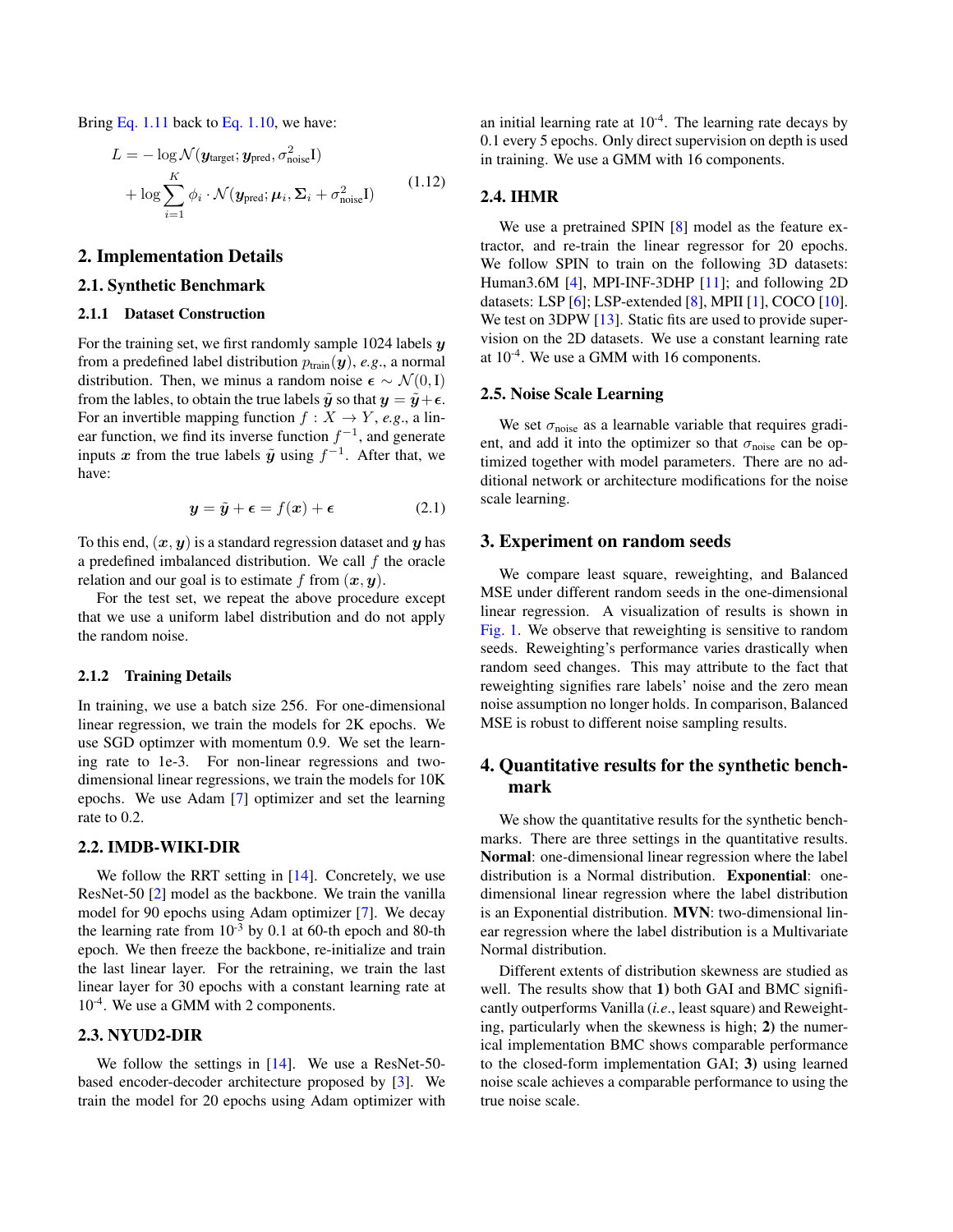Normal Distribution Exponential Distribution

<span id="page-2-0"></span>

Figure 1. Synthetic benchmark on random seeds. Although the noise scale keeps the same, reweighting's performance varies drastically when different random seeds are used. In comparison, Balanced MSE is robust to different sampled noises.

<span id="page-2-1"></span>

Figure 2. IMDB-WIKI-DIR test set visualization. We observe tail labels on both edges of the test distribution. Overall metrics will not sufficiently assess a model's performance on senior adults (age >∼75) and children (age <∼15).

## 5. IMDB-WIKI-DIR test set visualization

We visualize the label distribution of IMDB-WIKI-DIR's test set in [Fig. 2.](#page-2-1)

# 6. Ablations

## 6.1. Effect of the noise scale

We study the effect of  $\sigma_{noise}$  on IMDB-WIKI-DIR, by fixing  $\sigma_{\text{noise}}$  at different values. We use the GAI option for study. We also compare fixed  $\sigma_{noise}$  (Fix.) with jointly optimized  $\sigma_{\text{noise}}$  (Joint.). Results are shown in [Tab. 2.](#page-3-0) We observe that larger  $\sigma_{noise}$  trades the performance towards tail labels. We also observe that the jointly optimized  $\sigma_{\text{noise}}$  is

effective in finding the optimal trade-off point.

#### 6.2. Effect of number of components in GMM

We study the number of components K in GMM on IMDB-WIKI-DIR using the GAI variant. Results are shown in [Tab. 3.](#page-3-1) We notice that the performance reaches optimal when K is larger or equal to 2. This may attribute to the fact that the training label distribution of IMDB-WIKE-DIR is relatively simple.

# 7. Additional Discussions and Analysis

Analysis on the Computational Cost. We compare Balanced MSE with other methods in terms of computational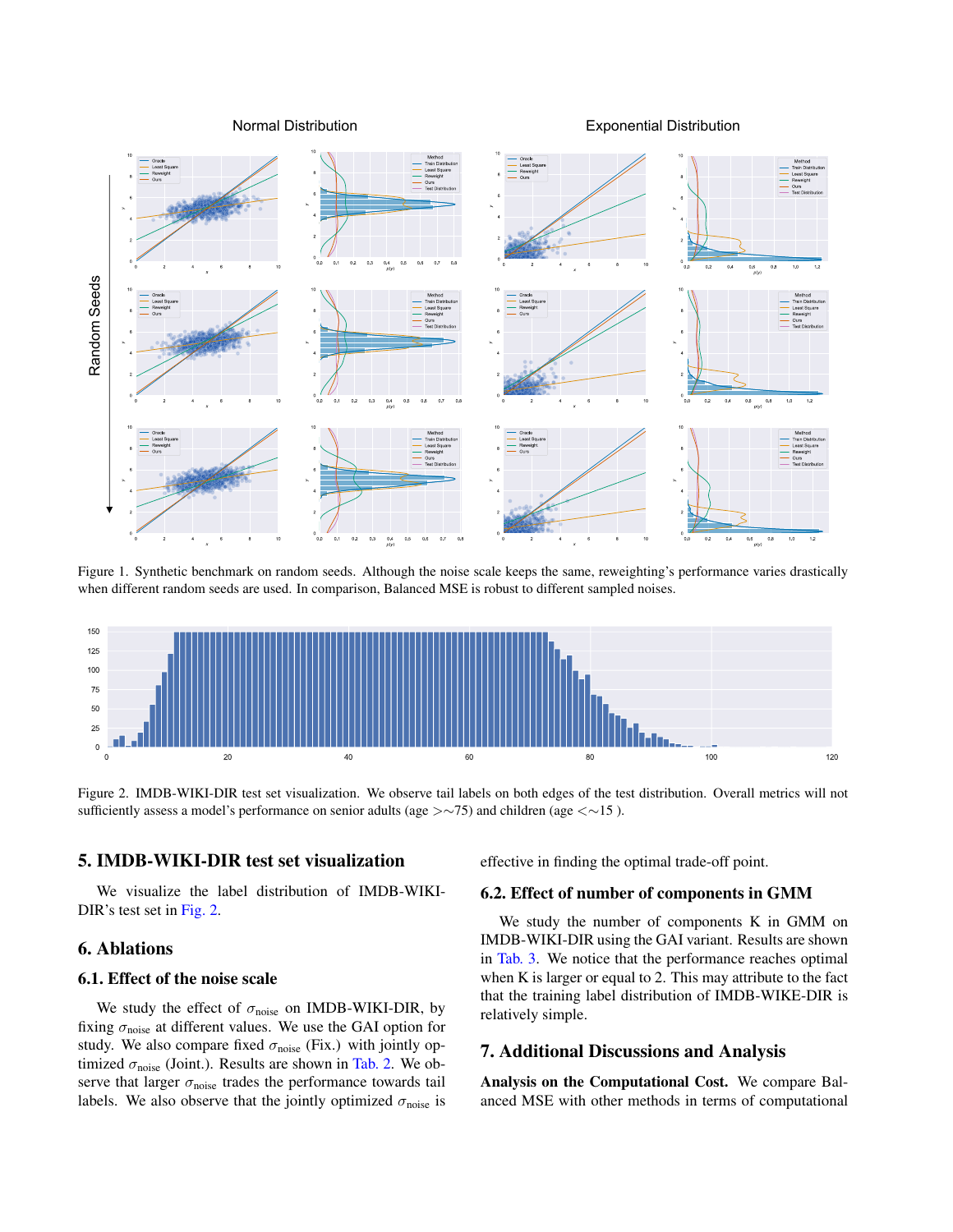<span id="page-3-2"></span>

Figure 3. Visualization of the training label distribution of IHMR. The horizontal axis is 100 regions uniformly divided on the pose space according to their geodesic distance to the mean pose.

Table 1. Quantitative results for the synthetic benchmark. †: True noise scale used. For each type of distribution, we evaluate three extents of skewness: Low, Moderate, and High. Best results are bolded.

|                        | Normal $(MSEL)$ |       | Exponential ( $MSE\downarrow$ ) |       |       | $MVN$ (MSE $\downarrow$ ) |       |       |       |
|------------------------|-----------------|-------|---------------------------------|-------|-------|---------------------------|-------|-------|-------|
| Method                 | High            | Mod.  | Low                             | High  | Mod.  | Low                       | High  | Mod.  | Low   |
| Vanilla                | 5.521           | 3.275 | 1.936                           | 18.61 | 13.14 | 6.038                     | 5.522 | 3.809 | 2.570 |
| Reweight               | 1.399           | 0.336 | 0.092                           | 4.676 | 1.336 | 0.128                     | 3.310 | 1.758 | 1.001 |
| Ours $(GAI)^{\dagger}$ | 0.031           | 0.001 | 0.001                           | 0.001 | 0.002 | 0.004                     | 0.122 | 0.031 | 0.011 |
| Ours $(BMC)^{\dagger}$ | 0.043           | 0.004 | 0.000                           | 0.002 | 0.000 | 0.000                     | 0.126 | 0.033 | 0.011 |
| Ours (GAI)             | 0.089           | 0.008 | 0.005                           | 0.130 | 0.082 | 0.023                     | 0.184 | 0.021 | 0.006 |
| Ours (BMC)             | 0.141           | 0.060 | 0.030                           | 0.122 | 0.104 | 0.034                     | 0.142 | 0.025 | 0.011 |

Table 2. Ablation on the choice of noise on IMDB-WIKI-DIR.

<span id="page-3-0"></span>

|                                                            | bMAE↓ |  |  | MAE↓                  |  |                                 |       |       |
|------------------------------------------------------------|-------|--|--|-----------------------|--|---------------------------------|-------|-------|
| Method                                                     |       |  |  |                       |  | All Many Med. Few All Many Med. |       | Few   |
| Fix. $(\sigma = 6)$ 12.85 7.27 13.26 29.79 7.81 7.20       |       |  |  |                       |  |                                 | 12.78 | 23.78 |
| Fix. $(\sigma = 7)$ 12.67 7.52 12.75 28.67 8.00 7.45 12.32 |       |  |  |                       |  |                                 |       | 23.25 |
| Fix. $(\sigma = 8)$ 12.68 7.80 12.61 27.83                 |       |  |  |                       |  | 8.24 7.73                       | 12.21 | 22.94 |
| Joint.                                                     | 12.66 |  |  | 7.65 12.68 28.14 8.12 |  | 7.58 12.27                      |       | 23.05 |

Table 3. Ablation on the effect of the number of components K in the GMM.

<span id="page-3-1"></span>

|                                        | <b>bMAE</b> |            |             |                  | $MAE\downarrow$ |      |                  |       |
|----------------------------------------|-------------|------------|-------------|------------------|-----------------|------|------------------|-------|
| Method All Many Med. Few All Many Med. |             |            |             |                  |                 |      |                  | Few   |
| $K=1$                                  |             | 12.72 7.70 |             | 12.94 28.08 8.18 |                 |      | 7.63 12.47 23.17 |       |
| $K=2$                                  | 12.66       | 7.65       |             | 12.68 28.14      | 8.12            | 7.58 | 12.27            | 23.05 |
| $K=4$                                  | 12.67       | 7.62       | 12.68       | 28.26            | 8.09            | 7.55 | 12.26            | 23.03 |
| $K = 128$                              | 12.66       | 7.61       | 12.87 28.11 |                  | 8.09            | 7.53 | 12.44            | 23.18 |

cost in this section. We show the train-time computational cost on IMDB-WIKI-DIR in [Tab. 4.](#page-4-0) Results are averaged on the first epoch. The overhead is negligible compared to overall cost. There is no additional computational cost during inference.

How is Balanced MSE connected to the Bayes-optimal **prediction?** We use  $y_{pred}$ , the mean of the predicted Gaussian, to infer the final label. Since the mean and the mode are the same for a Gaussian distribution, it is by

definition that  $y_{pred}$  estimated by Balanced MSE is the Bayes-optimal prediction for a balanced test set:  $y_{pred}$  =  $\text{argmax}_{\bm{y}} \mathcal{N}(\bm{y};\bm{y}_{\text{pred}}, \sigma_{\text{noise}}^2 \mathrm{I}) = \text{argmax}_{\bm{y}} p_{\text{bal}}(\bm{y}|\bm{x}; \bm{\theta}).$ 

Why model the noisy prediction as an isotropic Gaussian? The isotropic Gaussian noise is assumed by ordinary least square [\[5\]](#page-5-11). More fine-grained noise correlations modeling can lead to better regression performance [\[5\]](#page-5-11) but is out of the scope of Balanced MSE.

Will modeling the uncertainty explicitly help imbal-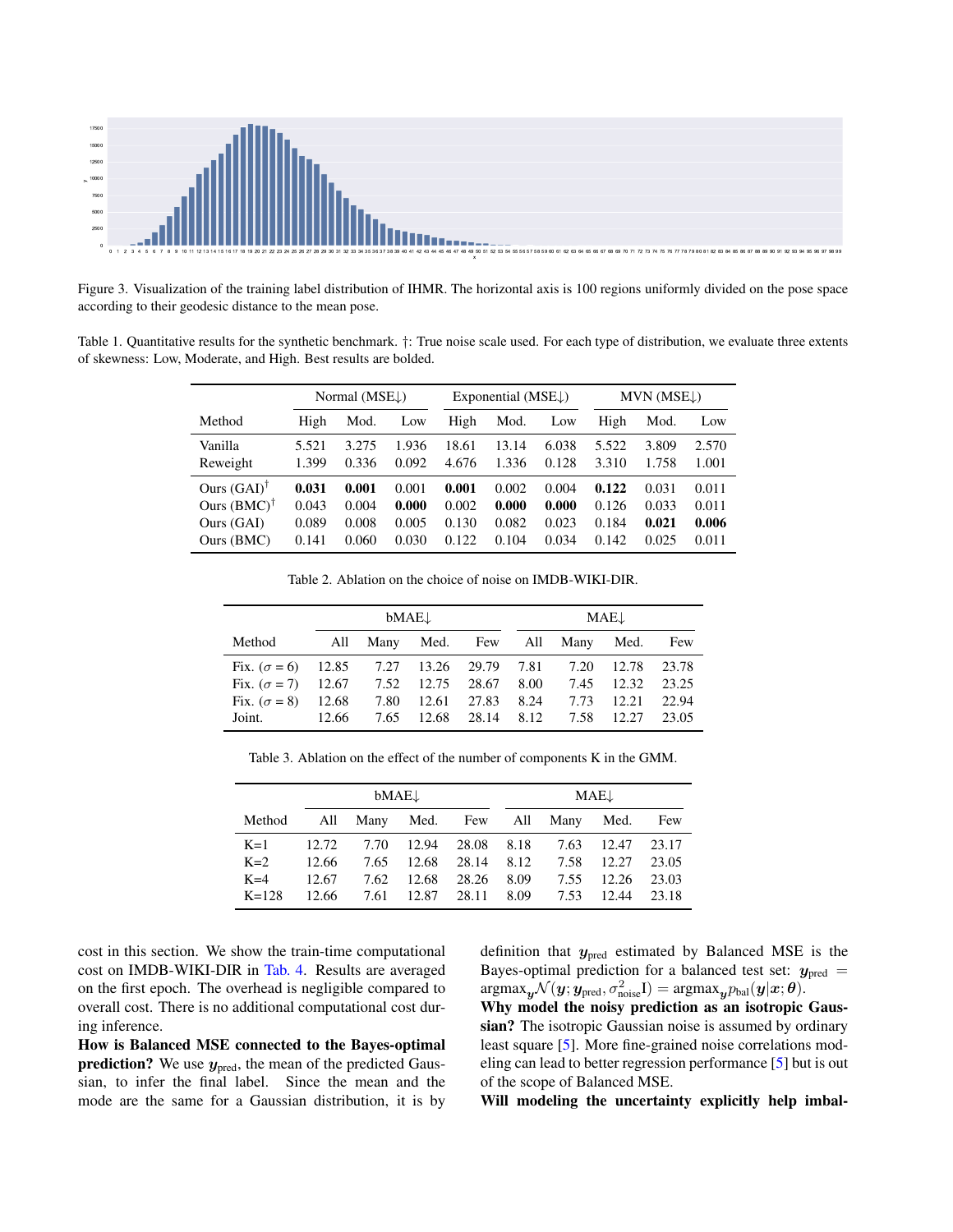Table 4. Computational cost comparison.

<span id="page-4-1"></span><span id="page-4-0"></span>

|            | Time (s/iter) | Memory | Remark    |
|------------|---------------|--------|-----------|
| <b>RRT</b> | 0.29          | 6502MB |           |
| LDS        | 0.29          | 6502MB |           |
| GAI        | 0.30          | 6502MB | $K=2$     |
| GAI        | 0.30          | 6512MB | $K = 512$ |
| <b>BMC</b> | 0.30          | 6504MB | $B = 256$ |

anced regression? Balanced MSE estimates a constant noise and degrades to MSE when no imbalance exists, *i.e*., the gain is from imbalance handling not from uncertainty modeling. However, sophisticated uncertainty modeling, *e.g*., correlated noise [\[5\]](#page-5-11) and input-dependent noise [\[9\]](#page-5-12), could help regression in general.

Can we extend the analysis in Balanced MSE to L1 & Huber loss? Extending L1 & Huber loss to balanced versions will be important future works, which can be done via Theorem 1 by replacing Gaussian in this work to Laplacian and [\[12\]](#page-5-13) respectively.